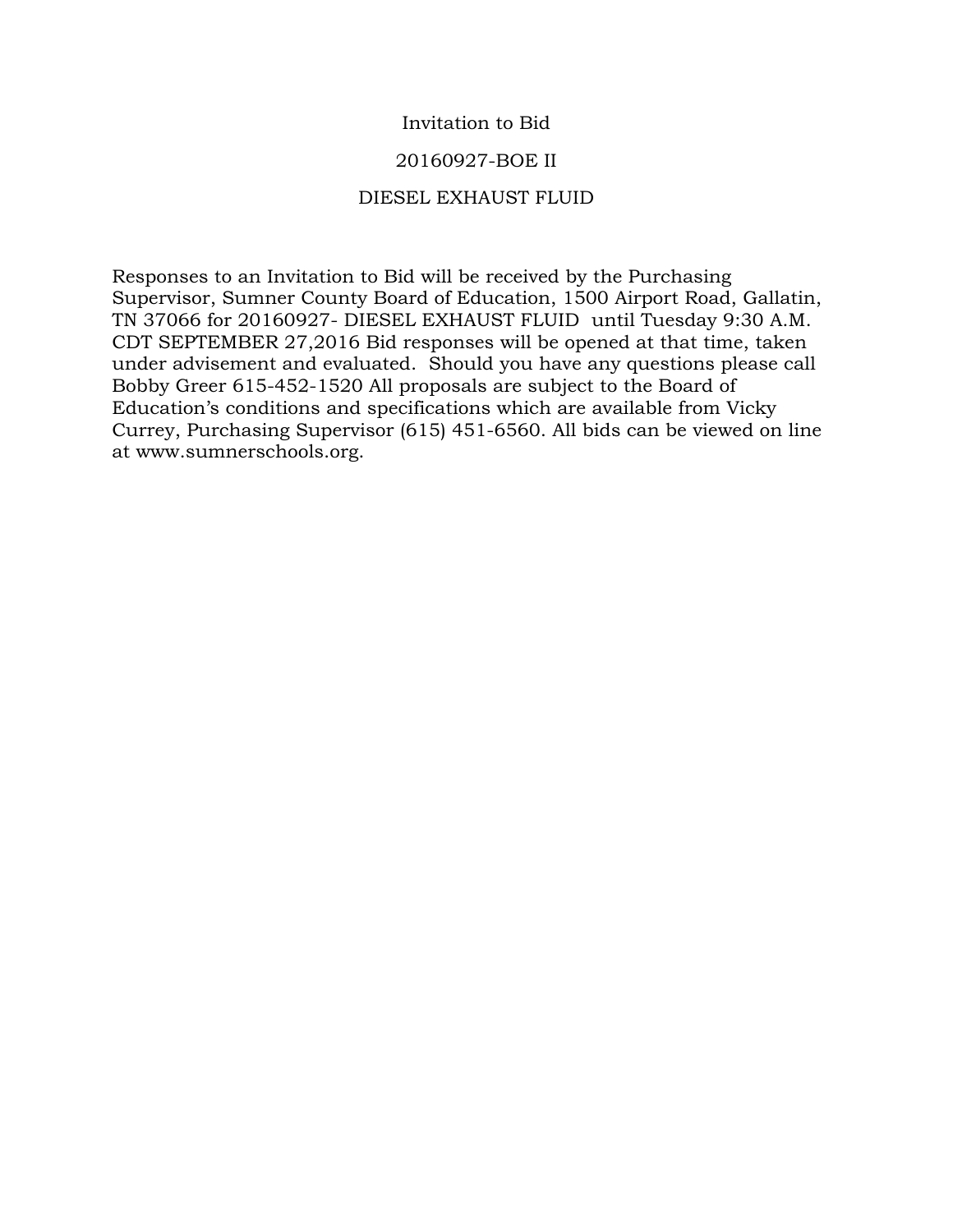#### **NOTICE TO RESPONDENTS**

Responses to an Invitation to Bid will be received by the Purchasing Coordinator in the SUPPORT SERVICE FACILITY CONFERENCE ROOM, Sumner County Board of Education, 1500 Airport Road Gallatin, TN 37066. They will be received until **9:30 A.M. CDT TUESDAY SEPTEMBER 27, 2016** for **DIESEL EXHAUST FLUID** at which time the responses will be opened, taken under advisement and evaluated. *BIDS WILL BE POSTED ON www.sumnerschools.org*

**GENERAL REQUIREMENTS AND CONDITIONS**

-------------------------------------------------------------------------------------------------------------------------------

- 1. The Sumner County Board of Education reserves the right to accept or reject any and/or all responses in whole or in part, and to waive informalities therein.
- 2. Any responses received after the scheduled closing time for the receipt for responses will not be considered.
- 3. If a mistake is discovered after the responses are received, only the Sumner County Board of Education may allow the respondent to withdraw the entire response.
- 4. Partial payments will not be approved unless justification for such payment can be shown. Terms will be net 30 days.
- 5. Payment will not be made until the said **DIESEL EXHAUST FLUID** are inspected and approved as meeting all specifications by persons appointed by the Sumner County Board of Education.
- 6. Responses submitted must be in a sealed envelope and marked on the outside as follows: **RESPONSE: DIESEL EXHAUST FLUID 20160927-BOE II DEADLINE: 9:30 A.M. TUESDAY, SEPTEMBER 27, 2016**
- 7. Facsimile responses will not be considered.
- 8. If a successful bidder violates any terms of their bid, the contract, school board policy or any law they may be disqualified from bidding for a period of two years for minor violations or longer for major violations. Bids from disqualified bidders will not be accepted during the period of disqualification.
- 9. Prices quoted on the response (if any) are to be considered firm and binding until the said **DIESEL EXHAUST FLUID** are in the possession of the Sumner County Board of Education.
- 10. No purchase or contract is authorized or valid until the issuance of a Board Purchase Order in accordance with Board Policy. No Board Employee is authorized to purchase equipment, supplies or services prior to the issuance of such a Purchase Order.
- 11. Any deviation from these stated terms, specifications and conditions must be coordinated with and approved in writing by the Purchasing Coordinator, Vicky Currey (615) 451-6560.
- 12. All bids that exceed \$25,000 must have the Company Name, License Number, Expiration Date thereof and License Classification of Contractor listed on outside of sealed envelope. As required by State of Tennessee Code Annotated 62-6-119.
- 13. The awarded bidder will be required to post a performance and payment bond in the amount of 25% of the contract price if it exceeds \$100,000 as stated by State of Tennessee Code Annotated 12-4-201.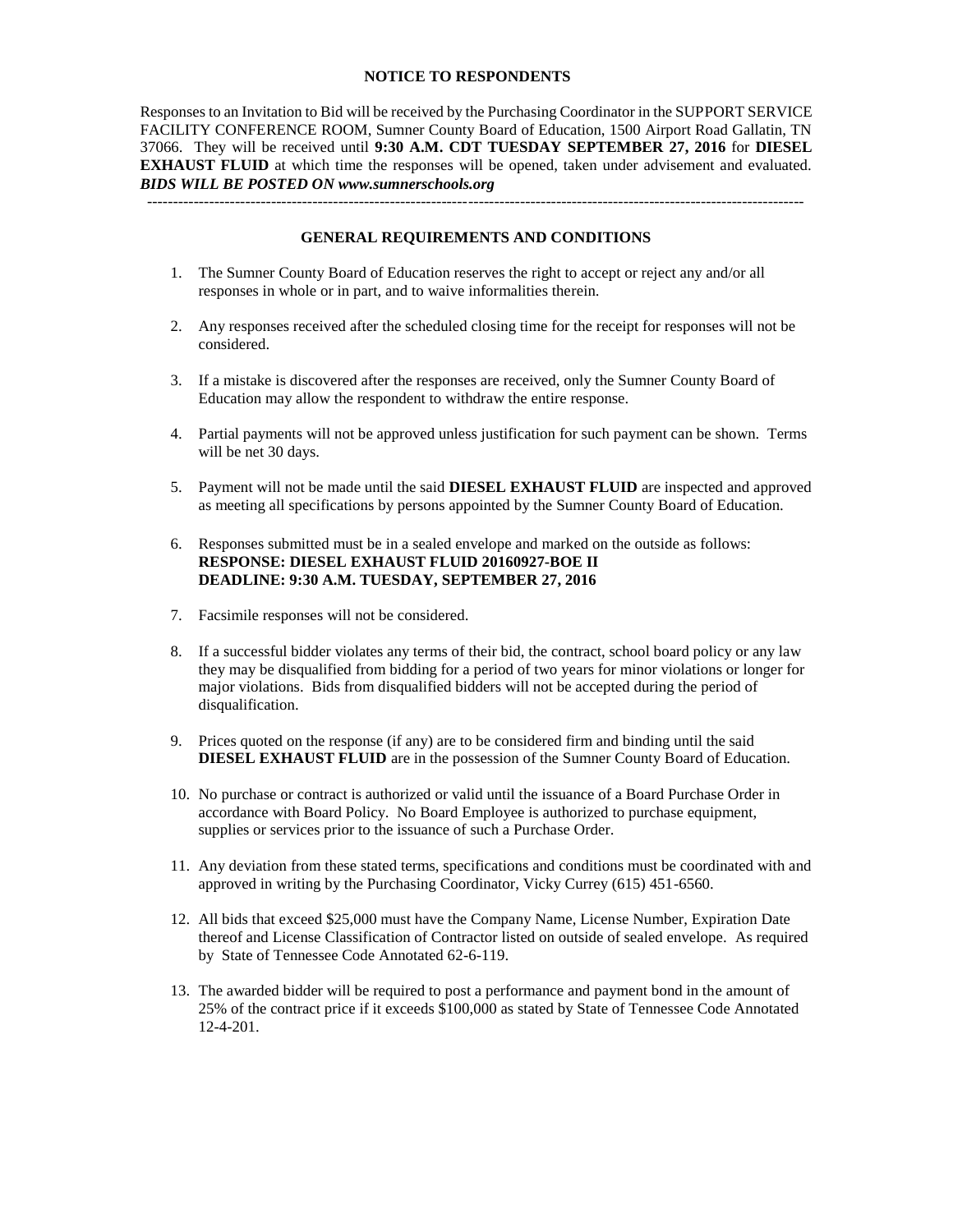**Diesel Exhaust Fluid**

# **Specification**

- $\bullet$  MUST MEET ISO STANDARD 22241
- **TO BE DELIVERED IN BULK TO 1500 AIRPORT ROAD** GALLATIN, TN 37066

QUESTIONS CALL BOBBY GREER 615-452-1520